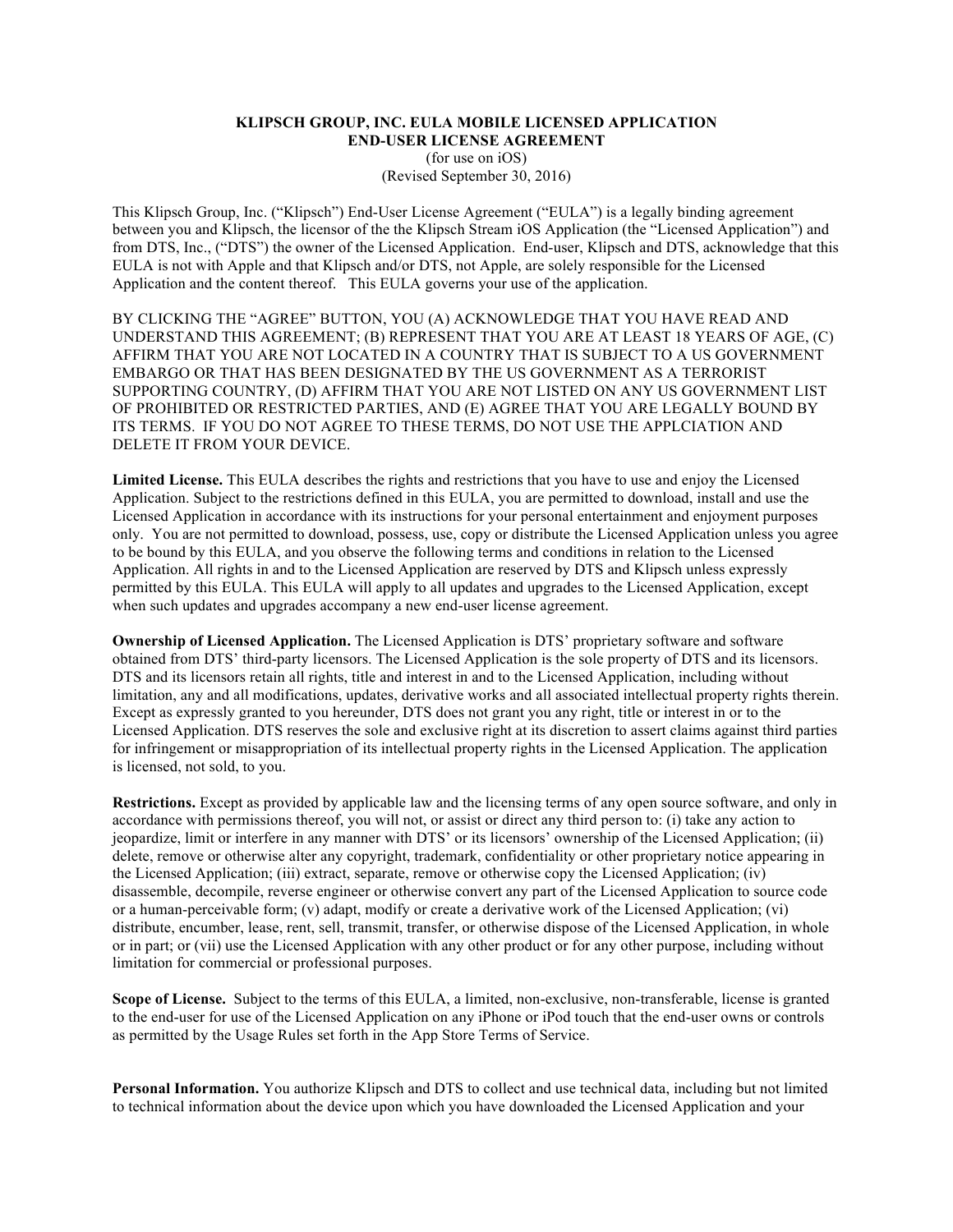Play-Fi™ technology-enabled peripheral devices connected to your device to (i) improve the performance of the Licensed Application and Play-Fi™ technology-enabled peripheral devices; and (ii) facilitate the provision of software updates, product support and other services to the Licensed Application and Play-Fi™ technology-enabled peripheral devices. Klipsch and DTS will use this technical data in a form that does not personally identify you. Additionally, you authorize the Licensed Application to receive, use and store your personal login credentials of third party content service providers, for example, your Pandora account information, and to transmit your personal login credentials to such third party content providers. Klipsch and DTS do not control the access of your personal information that you provide to your third party service accounts and you will indemnify, defend (with counsel approved by Klipsch and/or DTS as applicable) and hold Klipsch and DTS harmless in relation to any third party disclosure of your personal information that you have provided to your third party service accounts through your use of the Licensed Application. Klipsch and DTS may cooperate with and disclose your personal information to any authority, government official or third-party, without giving any notice to you, in connection with any investigation, proceeding or claim arising from an asserted illegal action or infringement due to your use of the Licensed Application.

**Third-Party Content.** With the Licensed Application, you may have access to and receive third party content that is obscene, offensive, indecent or otherwise objectionable, and the availability of such third party content through the Licensed Application does not constitute or imply Klipsch or DTS' endorsement of such third party content. Not all third-party content services are available in all locations and Klipsch and DTS make no representation as to whether any content or service is available at your location. You use any and all third party content services and access thirdparty content at your own risk, and Klipsch and DTS will have no liability arising from or relating to your access to, receipt of transmission, perception of or use of any third-party service or third-party content, including without limitation claims relating to the availability of, indecency or quality of such services or content or the infringement of intellectual property rights by or through the use of such services or content. If you access and receive third-party content with the Licensed Application, you will abide by the terms of service with all third party service providers, including the restrictions of use and any minimum age-limit requirements. Klipsch and DTS reserve the right to alter, change, discontinue or modify access to any third party content or third party content provider at any time, for any reason. Klipsch and DTS disclaim all warranties and representations that Klipsch and DTS offer or will include, continue access to, offer or support any third party content or third party content provider. Klipsch and DTS have no responsibility or liability for the deletion of, or the failure to store or to transmit, any third party content. Network Conditions and Interference.

**Network Conditions & Interference.** The Licensed Application connects to Play-Fi™ Technology-enabled devices by and through the use of wireless network access points. Proper access by the device upon which the Licensed Application is downloaded is required as is the appropriate bandwidth and strength of connectivity signal. Not all home wireless network connections may be compatible with the Licensed Application. External conditions out of the control of Klipsch or DTS may affect the overall performance of the Licensed Application, including without limitation, network configuration, network performance, distances between the device containing the Licensed Application and the network connection and/or content sources, other third party devices utilization of the network, or general environmental radio interference with the Licensed Application.

**DISCLAIMER OF WARRANTIES.** TO THE MAXIMUM EXTENT PERMITTED BY APPLICABLE LAW, KLIPSCH AND DTS PROVIDE THE LICENSED APPLICATION "AS IS" AND WITHOUT WARRANTY. KLIPSCH AND DTS DISCLAIM ALL COMMON LAW AND STATUTORY WARRANTIES AS TO THE CONDITION, QUALITY, FITNESS, MAINTENANCE AND USE OF THE LICENSED APPLICATION, INCLUDING AND WITHOUT LIMITATION, THE WARRANTIES OF MERCHANTABILITY, FITNESS FOR ANY PARTICULAR PURPOSE OR NON-INFRINGEMENT OF THIRD PARTY INTELLECTUAL PROPERTY RIGHTS. NO KLIPSCH DEALER, AGENT OR EMPLOYEE IS AUTHORIZED TO CREATE, MODIFY, EXTEND OR OTHERWISE MAKE ANY WARRANTY ON BEHALF OF KLIPSCH OR DTS.

In the event of any third party claim that the Licensed Application or the end-user's possession and use of the Licensed Application infringes that third party's intellectual property rights, Apple is not responsible for the investigation, defense, settlement, and discharge of any such intellectual property infringement claim. To the extent not effectively disclaimed by this EULA, and to the extent responsible under applicable law, DTS and/or Klipsch are responsible for the investigation, defense, settlement and discharge of any such intellectual property infringement claim.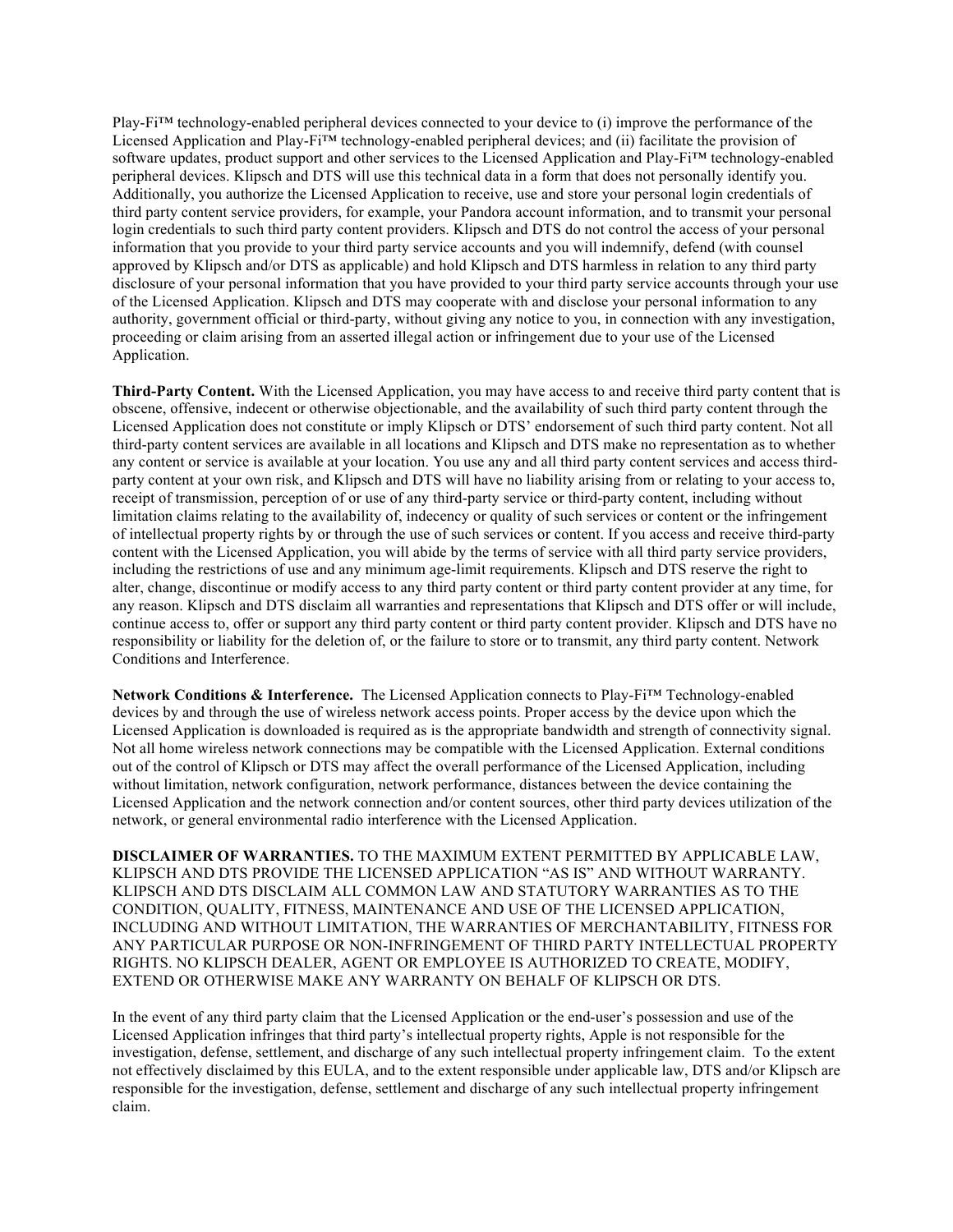In the event of any failure of the Licensed Application to conform to any applicable warranty, whether express or implied, to the extent not effectively disclaimed by this EULA, the end-user may notify Apple, and Apple will refund the purchase price for the Licensed Application to that end-user; and, to the maximum extent permitted by applicable law, Apple will have no other warranty obligation whatsoever with respect to the Licensed Application, and any other claims, losses, liabilities, damages, costs or expenses attributable to any failure to conform to any warranty will be Klipsch and/or DTS's sole responsibility, except to the extent Klipsch and DTS' liability is effectively limited by the Limitation of Liability provisions of this EULA. However, notwithstanding the applicability of this Limitation of Liability language, to the maximum extent permitted by applicable law, Apple will still have no other warranty obligation.

**LIMITATION OF LIABILITY.** TO THE MAXIMUM EXTENT PERMITTED BY APPLICABLE LAW, IN NO EVENT WILL KLIPSCH OR DTS, INCLUDING THEIR SUBSIDIARIES, AFFILIATES, EQUITY HOLDERS, DIRECTORS, OFFICERS, EMPLOYEES AND AGENTS, OR ITS SUPPLIERS BE LIABLE TO YOU OR ANY THIRD-PARTY FOR ANY INCIDENTAL, INDIRECT, SPECIAL, REMOTE, EXEMPLARY, PUNITIVE OR CONSEQUENTIAL DAMAGES, INCLUDING AND WITHOUT LIMITATION, COSTS OF PROCUREMENT OF SUBSTITUTE OR REPLACEMENT LICENSED APPLICATION, LOSS OF INFORMATION, DATA OR CONTENT, LOSS OF REVENUE OR PROFITS OR ATTORNEY'S FEES, ARISING FROM OR CAUSED BY, DIRECTLY OR INDIRECTLY, THE SALE OR USE OF OR INABILITY TO USE THE LICENSED APPLICATION, REGARDLESS OF THE FORM OF ACTION, WHETHER IN CONTRACT, TORT, STRICT LIABILITY OR OTHERWISE AT LAW OR IN EQUITY, EVEN IF KLIPSCH AND/OR DTS HAVE BEEN ADVISED OF THE POSSIBILITY OF SUCH DAMAGES. THIS LIMITATION SHALL BE EFFECTIVE EVEN IF ANY REMEDY IN THIS EULA OR OTHERWISE PROVIDED BY KLIPSCH OR DTS FAILS OF ITS ESSENTIAL PURPOSE. TO THE EXTENT PERMITTED BY APPLICABLE LAW, IN NO EVENT WILL KLIPSCH AND/OR DTS' TOTAL AND AGGREGATE LIABILITY FOR ANY AND ALL CLAIMS UNDER THIS EULA OR ARISING FROM THE LICENSED APPLICATION, REGARDLESS OF THE FORM OF ACTION, WHETHER IN CONTRACT, TORT, STRICT LIABILITY OR OTHERWISE, AT LAW OR IN EQUITY, EXCEED THE PURCHASE PRICE OF THE LICENSED APPLICATION.

Apple is not responsible for addressing any claims of the end-user or any third party relating to the Licensed Application or the end-user's possession and/or use of the Licensed Application, including, but not limited to: (i) product liability claims, (ii) any claim that the Licensed Application fails to conform to any applicable legal or regulatory requirement, and (iii) claims arising under consumer protection or similar legislation. Except to the extent lawfully limited by this EULA and under applicable law, Klipsch and/or DTS are responsible for addressing end-user and third party claims relating to the Licensed Application..

**Termination.** This EULA is effective until terminated by Klipsch. Your rights to use the Licensed Application will automatically terminate, with or without notice, upon any violation or breach of this EULA by you, in which case you will immediately stop all use of the Licensed Application.

**Irreparable Harm.** Your breach or threatened breach of any provision of this EULA will cause irreparable harm to Klipsch and DTS for which a remedy at law would be inadequate. Klipsch and/or DTS is entitled to seek all available remedies at law and in equity, including injunctive relief, to enforce any provision of this EULA and to restrain You from adapting, disclosing, distributing, modifying, publishing, transferring, using or otherwise disposing of the Licensed Application, in whole or in part, directly or indirectly, in breach of this EULA.

**U.S. Government Restricted Rights.** Use, duplication and disclosure by the U.S. Government is subject to restrictions set forth in this EULA.

**Export Restrictions.** You will obey the laws and regulations of the United States governing exports and re-exports of the Licensed Application.

**Governing Law.** This EULA shall be governed by and construed in accordance with the substantive laws of the state of Indiana, excluding all applicable laws pertaining to conflicts of law and the United Nations Convention on Contracts for the International Sale of Goods.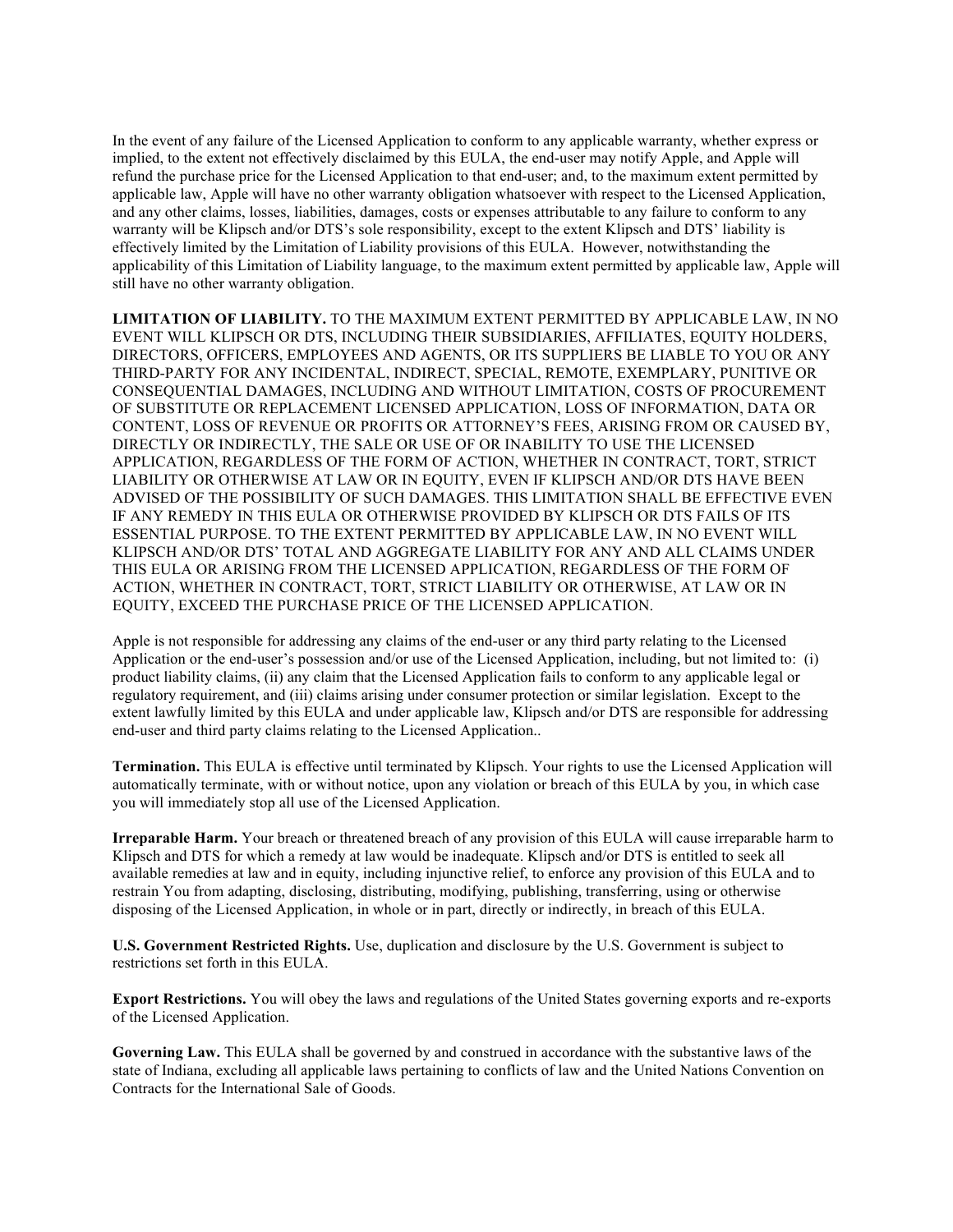#### **Legal Disputes.**

#### **PLEASE READ THIS SECTION CAREFULLY. IT AFFECTS YOUR RIGHTS AND WILL HAVE A SUBSTANTIAL IMPACT ON HOW CLAIMS YOU AND KLIPSCH HAVE AGAINST EACH OTHER ARE RESOLVED.**

You and Klipsch agree that any claim or dispute at law or equity that has arisen or may arise between us relating in any way to or arising out of this or previous versions of the EULA, your use of or access to the application, or any products or services sold or purchased through the application, will be resolved in accordance with the provisions set forth in this Legal Disputes section.

## **A. Applicable Law**

You agree that, except to the extent inconsistent with or preempted by federal law, the laws of the State of Indiana, without regard to principles of conflict of laws, will govern the EULA and any claim or dispute that has arisen or may arise between you and Klipsch, except as otherwise stated in the EULA.

## **B. Agreement to Arbitrate**

You and Klipsch each agree that any and all disputes or claims that have arisen or may arise between you and Klipsch relating in any way to or arising out of this or previous versions of the EULA, your use of or access to the application, or any products or services sold, offered, or purchased through Klipsch's application shall be resolved exclusively through final and binding arbitration, rather than in court. Alternatively, you may assert your claims in small claims court, if your claims qualify and so long as the matter remains in such court and advances only on an individual (non-class, non-representative) basis. The Federal Arbitration Act governs the interpretation and enforcement of this Agreement to Arbitrate.

# **(1) Prohibition of Class and Representative Actions and Non-Individualized Relief**

YOU AND KLIPSCH AGREE THAT EACH OF US MAY BRING CLAIMS AGAINST THE OTHER ONLY ON AN INDIVIDUAL BASIS AND NOT AS A PLAINTIFF OR CLASS MEMBER IN ANY PURPORTED CLASS OR REPRESENTATIVE OR PRIVATE ATTORNEY GENERAL ACTION OR PROCEEDING. UNLESS BOTH YOU AND KLIPSCH AGREE OTHERWISE, THE ARBITRATOR MAY NOT CONSOLIDATE OR JOIN MORE THAN ONE PERSON'S OR PARTY'S CLAIMS, AND MAY NOT OTHERWISE PRESIDE OVER ANY FORM OF A CONSOLIDATED, REPRESENTATIVE, CLASS, OR PRIVATE ATTORNEY GENERAL ACTION OR PROCEEDING. ALSO, THE ARBITRATOR MAY AWARD RELIEF (INCLUDING MONETARY, INJUNCTIVE, AND DECLARATORY RELIEF) ONLY IN FAVOR OF THE INDIVIDUAL PARTY SEEKING RELIEF AND ONLY TO THE EXTENT NECESSARY TO PROVIDE RELIEF NECESSITATED BY THAT PARTY'S INDIVIDUAL CLAIM(S). ANY RELIEF AWARDED CANNOT AFFECT OTHER USERS. If a court decides that applicable law precludes enforcement of any of this paragraph's limitations as to a particular claim for relief, then that claim (and only that claim) must be severed from the arbitration and may be brought in court, subject to your and Klipsch's right to appeal the court's decision. All other claims will be arbitrated.

## **(2) Arbitration Procedures**

Arbitration is more informal than a lawsuit in court. Arbitration uses a neutral arbitrator instead of a judge or jury, and court review of an arbitration award is very limited. However, an arbitrator can award the same damages and relief on an individual basis that a court can award to an individual. An arbitrator should apply the terms of the EULA as a court would. All issues are for the arbitrator to decide, except that issues relating to arbitrability, the scope or enforceability of this Agreement to Arbitrate, or the interpretation of Section 1 of this Agreement to Arbitrate ("Prohibition of Class and Representative Actions and Non-Individualized Relief"), shall be for a court of competent jurisdiction to decide.

The arbitration will be conducted by the American Arbitration Association ("AAA") under its rules and procedures, including the AAA's Consumer Arbitration Rules (as applicable), as modified by this Agreement to Arbitrate. The AAA's rules are available at www.adr.org or by calling the AAA at 1-800-778-7879. The use of the word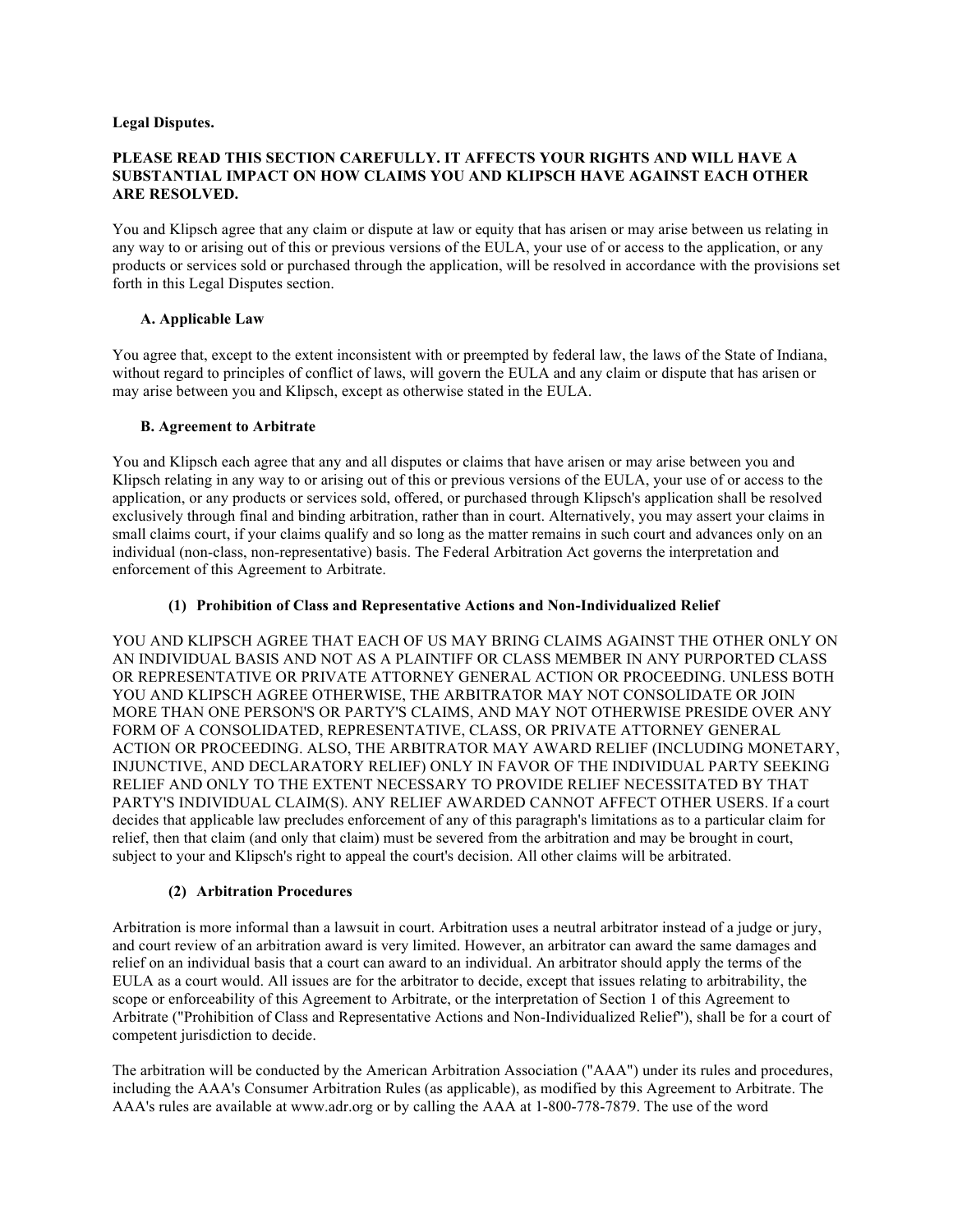"arbitrator" in this provision shall not be construed to prohibit more than one arbitrator from presiding over an arbitration: rather, the AAA's rules will govern the number of arbitrators that may preside over an arbitration conducted under this Agreement to Arbitrate.

A party who intends to seek arbitration must first send to the other, by certified mail, a completed form Notice of Dispute ("Notice"). You may download a form Notice at http://assets.klipsch.com/files/Klipsch-Notice-of-Dispute.pdf. The Notice to Klipsch should be sent to Klipsch Inc., Attn: Legal Department, Re: Notice of Dispute, 3502 Woodview Trace, Suite 200, Indianapolis, IN 46268. Klipsch will send any Notice to you to the physical address we have on file associated with your Klipsch account; it is your responsibility to keep your physical address up to date. All information called for in the Notice must be provided, including a description of the nature and basis of the claims the party is asserting and the relief sought.

If you and Klipsch are unable to resolve the claims described in the Notice within 30 days after the Notice is sent, you or Klipsch may initiate arbitration proceedings. A form for initiating arbitration proceedings is available on the AAA's site at www.adr.org. In addition to filing this form with the AAA in accordance with its rules and procedures, the party initiating the arbitration must mail a copy of the completed form to the opposing party. You may send a copy to Klipsch at the following address: Klipsch Inc., Attn: Legal Department, Re: Notice of Dispute, 3502 Woodview Trace, Suite 200, Indianapolis, IN 46268. In the event Klipsch initiates an arbitration against you, it will send a copy of the completed form to the physical address we have on file associated with your Klipsch account. Any settlement offer made by you or Klipsch shall not be disclosed to the arbitrator.

The arbitration hearing shall be held in the county in which you reside or at another mutually agreed location. If the value of the relief sought is \$10,000 or less, you or Klipsch may elect to have the arbitration conducted by telephone or based solely on written submissions, which election shall be binding on you and Klipsch subject to the arbitrator's discretion to require an in-person hearing, if the circumstances warrant. In cases where an in-person hearing is held, you and/or Klipsch may attend by telephone, unless the arbitrator requires otherwise.

The arbitrator will decide the substance of all claims in accordance with applicable law, including recognized principles of equity, and will honor all claims of privilege recognized by law. The arbitrator shall not be bound by rulings in prior arbitrations involving different users, but is bound by rulings in prior arbitrations involving the same Klipsch user to the extent required by applicable law. The arbitrator's award shall be final and binding and judgment on the award rendered by the arbitrator may be entered in any court having jurisdiction thereof.

## **(3) Costs of Arbitration**

Payment of all filing, administration and arbitrator fees will be governed by the AAA's rules, unless otherwise stated in this Agreement to Arbitrate. If the value of the relief sought is \$10,000 or less, at your request, Klipsch will pay all filing, administration, and arbitrator fees associated with the arbitration. Any request for payment of fees by Klipsch should be submitted by mail to the AAA along with your Demand for Arbitration and Klipsch will make arrangements to pay all necessary fees directly to the AAA. If (a) you willfully fail to comply with the Notice of Dispute requirement discussed above, or (b) in the event the arbitrator determines the claim(s) you assert in the arbitration to be frivolous, you agree to reimburse Klipsch for all fees associated with the arbitration paid by Klipsch on your behalf that you otherwise would be obligated to pay under the AAA's rules.

## **(4) Severability**

With the exception of any of the provisions in Section 1 of this Agreement to Arbitrate ("Prohibition of Class and Representative Actions and Non-Individualized Relief"), if an arbitrator or court decides that any part of this Agreement to Arbitrate is invalid or unenforceable, the other parts of this Agreement to Arbitrate shall still apply.

## **(5) Opt-Out Procedure**

IF YOU ARE A NEW KLIPSCH APPLICATION USER, YOU CAN CHOOSE TO REJECT THIS AGREEMENT TO ARBITRATE ("OPT-OUT") BY MAILING US A WRITTEN OPT-OUT NOTICE CONTAINING YOUR FULL NAME, STREET ADDRESS, CITY, STATE, AND ZIP CODE AND EMAIL ADDRES ASSOCIATED WITH THE KLIPSCH ACCOUNT TO WHICH THE OPT-OUT APPLIES ("OPT-OUT NOTICE"). YOU MUST